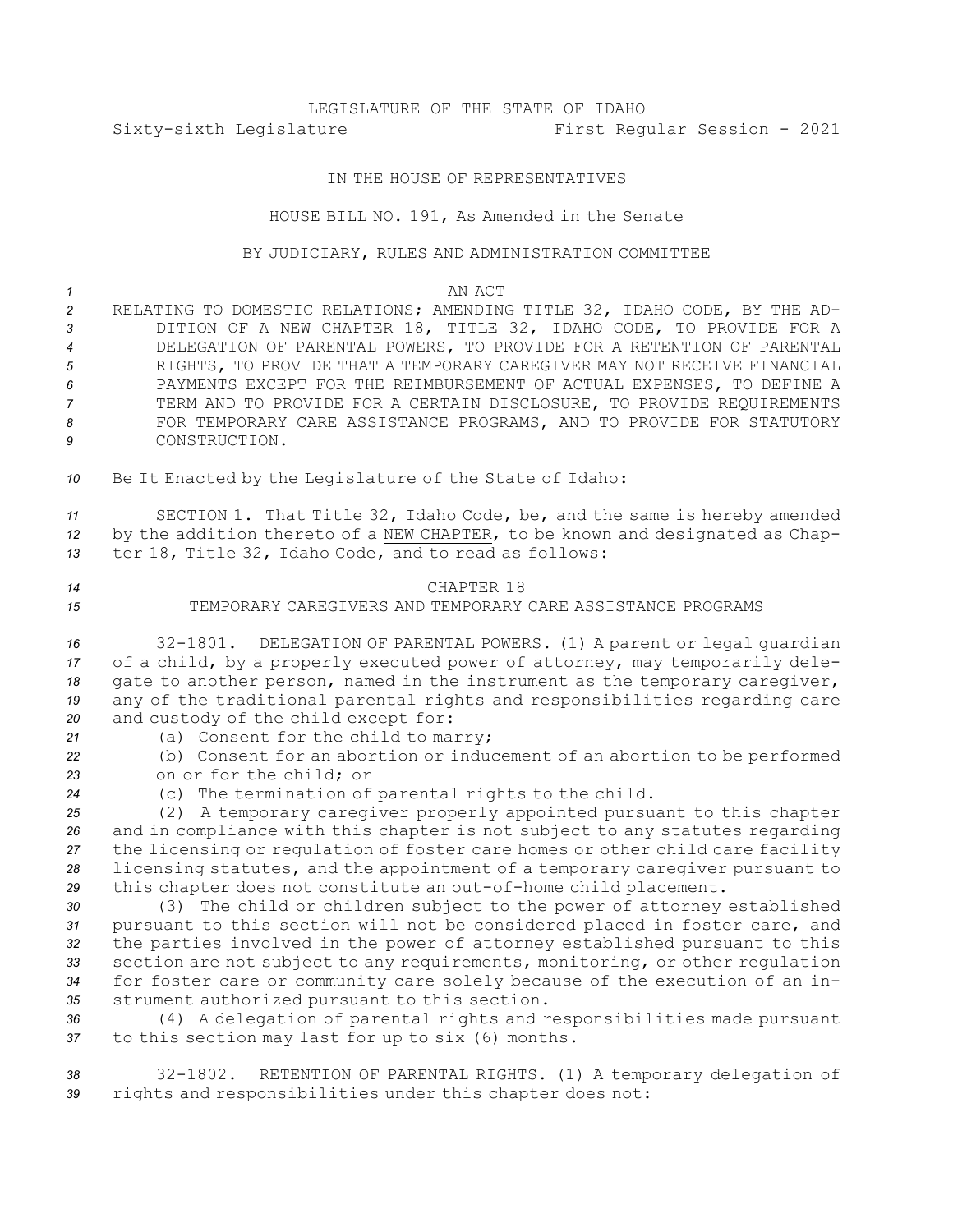*<sup>1</sup>* (a) Operate to change or modify any parental or legal rights, obliga-*<sup>2</sup>* tions, or authority established by an existing court order;

*<sup>3</sup>* (b) Deprive the parent or legal custodian of any parental or legal *<sup>4</sup>* rights, obligations, or authority regarding the custody, visitation, *<sup>5</sup>* or support of the child; or

*<sup>6</sup>* (c) Constitute child abuse, neglect, or placement in foster care.

*<sup>7</sup>* (2) The parent or legal custodian of the child has the authority to re-*<sup>8</sup>* voke or withdraw the power of attorney authorized by section 32-1801, Idaho *<sup>9</sup>* Code, at any time.

 (3) Upon the termination, withdrawal, or revocation of the power of attorney established by section 32-1801, Idaho Code, the child will be returned to the custody of the parent or legal guardian no later than forty-eight (48) hours after such termination, withdrawal, or revocation.

 32-1803. REIMBURSEMENT OF TEMPORARY CAREGIVER. <sup>A</sup> temporary caregiver appointed pursuant to section 32-1801, Idaho Code, shall not receive finan- cial payment other than reimbursement for actual expenses arising from the care of the child.

 32-1804. DISCLOSURE OF TEMPORARY CARE ASSISTANCE PROGRAM. (1) For purposes of this section and section 32-1805, Idaho Code, "temporary care assistance program" means <sup>a</sup> program operated by an organization that assists <sup>a</sup> parent or guardian with recruiting or identifying an appropriate and safe temporary caregiver to whom the parent or guardian can choose to delegate temporary care responsibility of <sup>a</sup> minor through <sup>a</sup> power of attorney. <sup>A</sup> temporary care assistance program shall comply with nationally recognized standards, such as those found in the title IV-E prevention services clear-inghouse.

 (2) During <sup>a</sup> child protection investigation that does not result in an out-of-home placement due to abuse of <sup>a</sup> child, the child protective inves- tigator is authorized and encouraged to provide information to the parent or legal guardian about temporary care assistance programs. The child protec- tive investigator is authorized to exercise discretion in recommending pro-grams, organizations, and resources to the parent or legal guardian.

 32-1805. TEMPORARY CARE ASSISTANCE PROGRAM REQUIREMENTS. (1) A tempo- rary care assistance program shall check against the state's sex offender registry operated by the Idaho state police and against the national sex of- fender public website operated by the United States department of justice that checks names and addresses in the registries before allowing someone to become <sup>a</sup> temporary caregiver within the program's service. The process must include <sup>a</sup> check against the Idaho child protection central registry oper- ated by the Idaho department of health and welfare. The process must also in- clude <sup>a</sup> criminal history and background check conducted by the department of health and welfare, which may assess <sup>a</sup> fee to the temporary care assistance program to cover costs associated with the criminal history and background *44* check.

*<sup>45</sup>* (2) The temporary caregiver's residence must be inspected annually by *<sup>46</sup>* the affiliated temporary care assistance program.